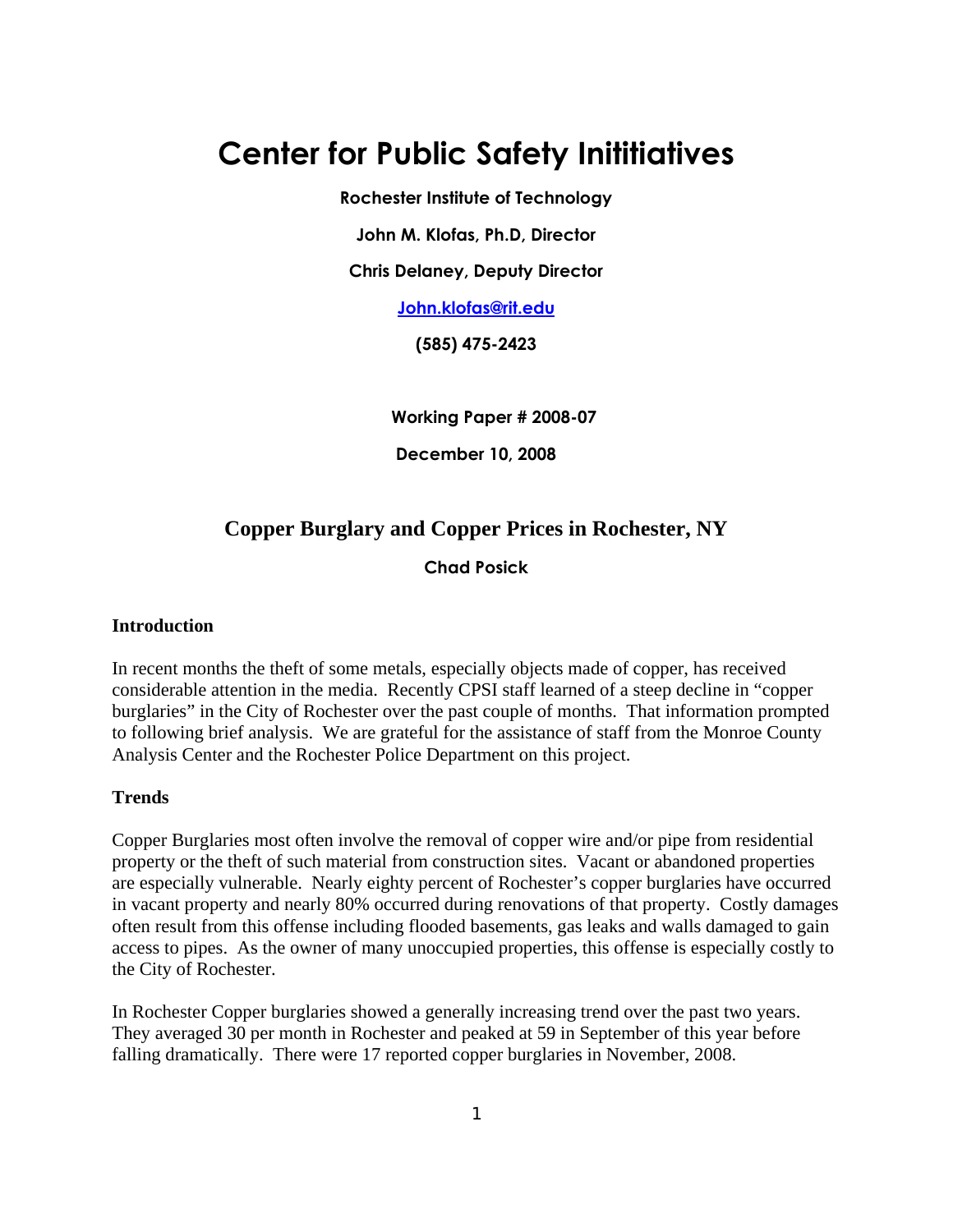#### **Copper and Non-Copper Burglaries**

We began analysis by considering the similarities and differences in the trends in copper and non-copper burglaries. That comparison is charted below. The graph shows that both copper and non-copper burglaries show a distinct pattern associated with seasonality. Burglaries, including copper burglaries rise in spring and summer and decline for the fall and winter seasons. The black lines simply show the general trend in the data.



# **Comparison of Non-Copper Burglaries and Copper Burglaries**

#### **The Price of Copper**

Beyond seasonality we also examined the relationship between the number of copper burglaries and the price of raw copper internationally. The chart below shows that relationship. For the months covered copper process varied between \$1.75 and \$4.05 per pound. The trendlines indicate a moderately strong relationship between the two factors. In fact that analysis shows that the trend is for the number of copper burglaries to lag behind the price of copper. The relations is strongest with a 2 month lag  $(r=.64)$ . In fact, regression analysis shows that the price of copper, lagged by 2 months, is a stronger predictor of the number of copper burglaries than the overall burglary trend.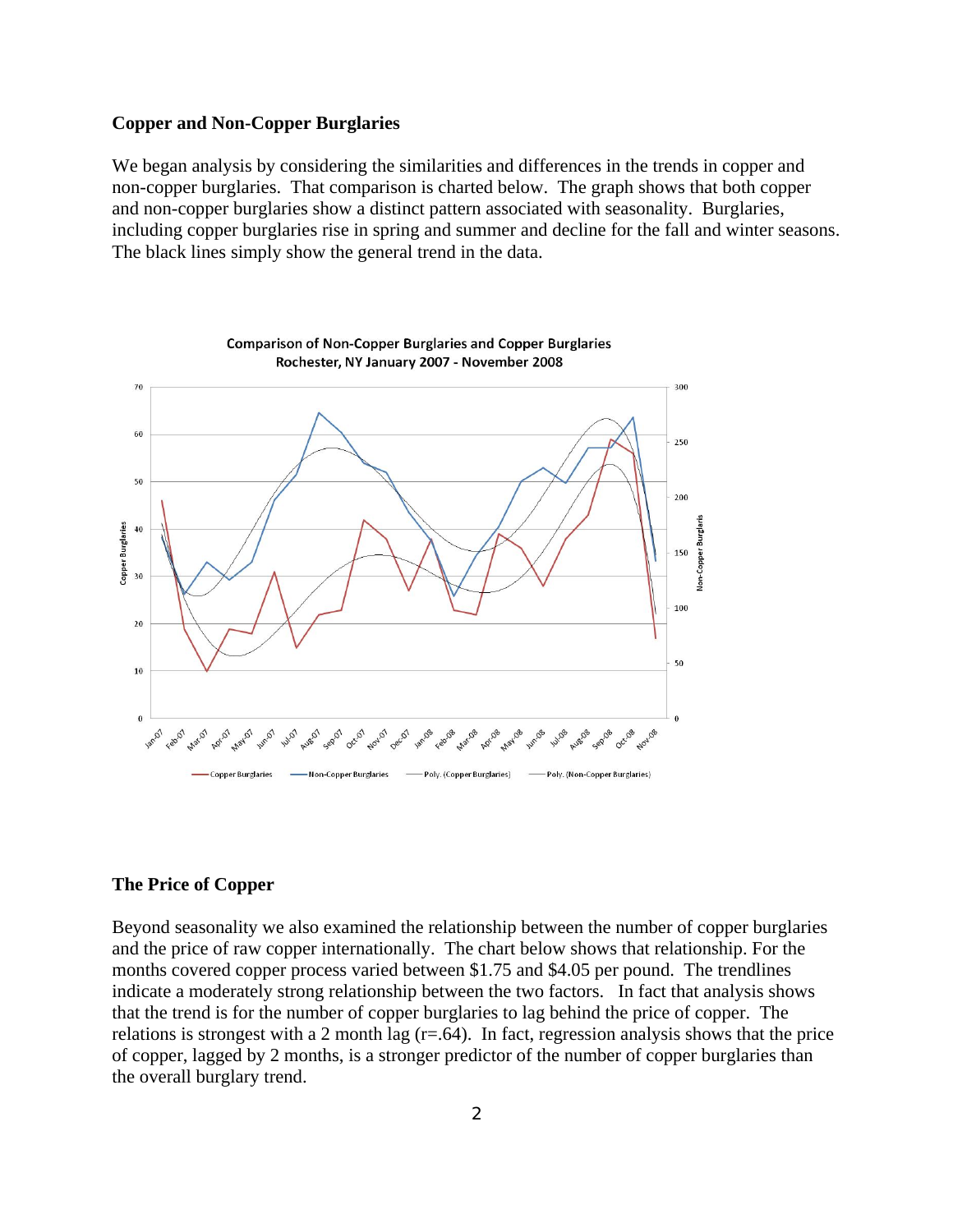

#### **The Criminology of Copper Burglaries**

The relationship between the price of copper and the number of copper burglaries raises a variety of interesting criminological issues. The instrumental nature of the offenses raises questions about whether copper burglars increase the number of burglaries they commit as copper prices rise or whether rising prices draw in new offenders or offenders from other crime categories. Likewise, are copper burglars themselves specialists or generalists who commit a wide variety of offences? Another question raised by this analysis deals with structure of copper burglary. For example, are the burglars' direct outlets for scrap metal legitimate businesses or are there middle men who move material into the legitimate scrap metal market?

#### **Intervention**

This analysis is very limited but does suggest some general themes for intervention; the most obvious deals with the need to educate potential victims. Owners of unoccupied properties should be aware of the risks of copper burglary particularly when copper prices are high and